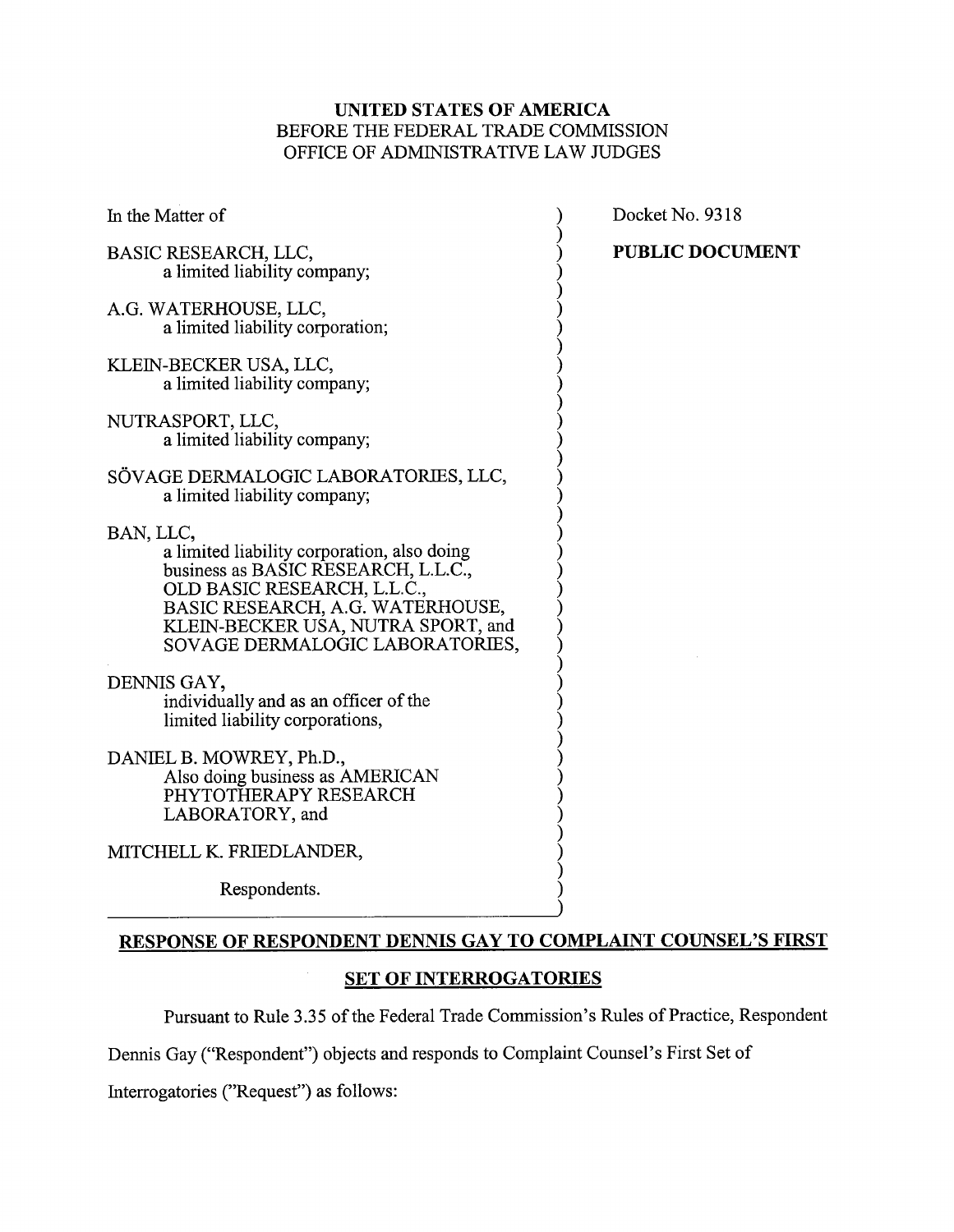#### **General Obiections**

**A.** Respondent objects to the Interrogatories as overbroad and unduly burdensome on the grounds and to the extent that they call for responses that are neither relevant to the subject matter of the pending action nor reasonably calculated to lead to the discovery of admissible evidence.

B. Respondent objects to the Interrogatories on the grounds and to the extent that it seeks responses that are subject to (i) the attorney-client privilege; (ii) the attorney and/or party work product immunity, and (iii) any other privilege or immunity, including common law and constitutional right of privacy and/or trade secret protection. Respondent hereby claims such privileges and immunities. Any disclosure of any such privileged or immunized information is inadvertent and is not, and is not intended, as a waiver of those privileges and immunities.

C. Respondent objects to the Interrogatories and to the Definitions and Instructions on the grounds and to the extent that they are overbroad, unduly burdensome and oppressive, and purport to impose obligations on Respondent that are beyond the scope of the Rules of Practice or other applicable law.

D. Respondent objects to the Interrogatories on the grounds and to the extent that they are vague, ambiguous and unintelligible, particularly in light of the inherent vagueness and ambiguity in the standards employed by the Commission as well as in the charges that have been levied in this matter, which is the subject of Respondent's pending motion for an interlocutory appeal and more definite statement by the Commission.

E. Respondent incorporates by this reference Respondent's Motion to Quash in Part and to Limit Subpoenas on Non-Parties and each response, objection and basis therefore in the motion, and further objects to each Interrogatory on those grounds.

F. Respondent's objections and responses to the Interrogatories are not intended to waive or prejudice any objections that Respondent may assert now or in the future, including, without limitation, objections as to the relevance of the subject matter of any interrogatory, or of the admissibility of any response or document or category of responses or documents, at hearing,

 $\overline{2}$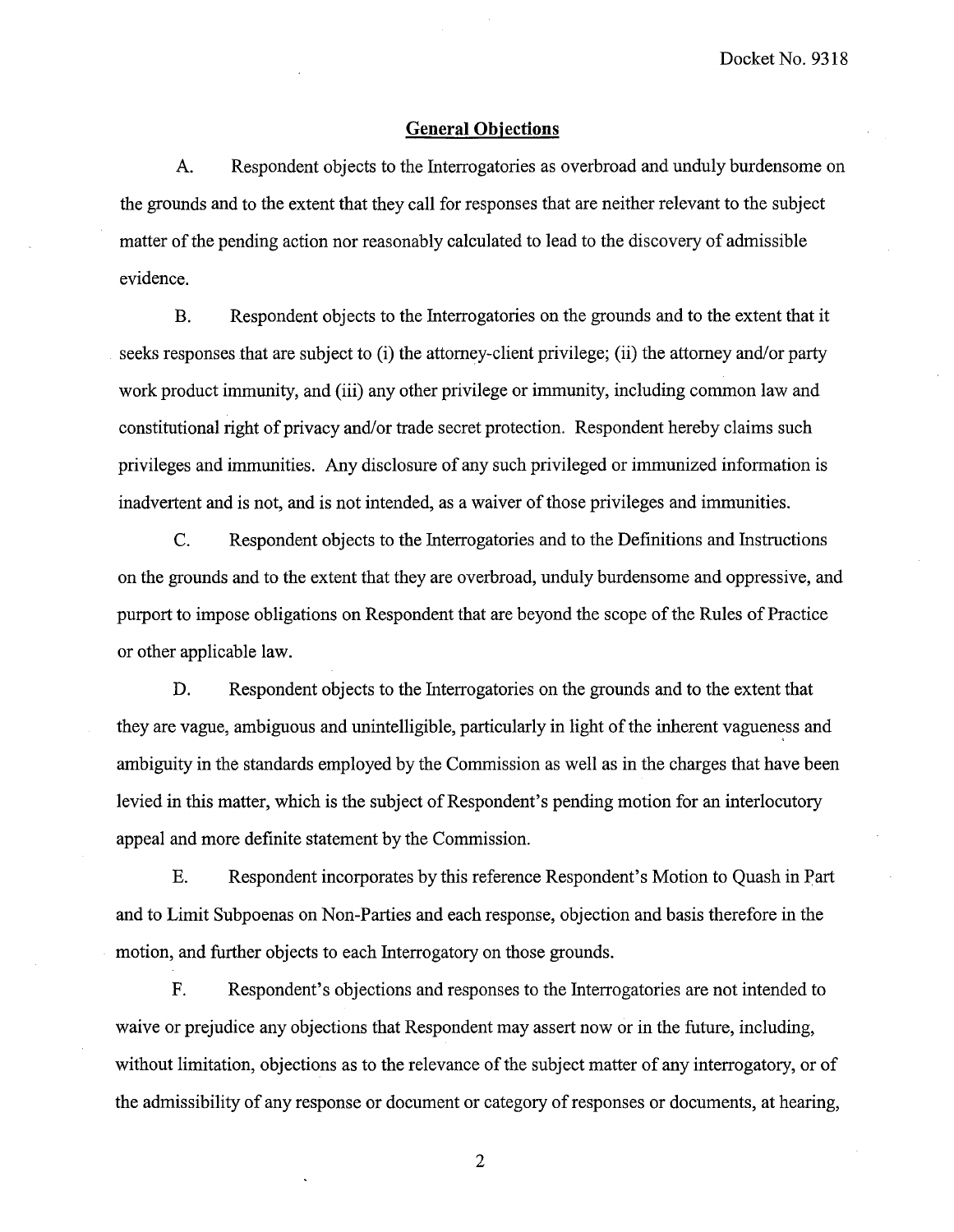trial or any other time. Respondent expressly reserves any and all rights and privileges under the Rules of Practice, applicable evidentiary rules, and any other law or rule, and the failure to assert such rights and privileges or the inadvertent disclosure by Respondent of information protected by such rights or privileges shall not constitute a waiver thereof, either with respect to these responses or with respect to any future discovery responses or objections.

#### Specific Obiections and Responses

Based on, subject to, and without waiving its General Objections, Respondent specifically and additionally responds to each of the Specifications contained in Complaint Counsel's Interrogatories as follows:

#### Interrogatory No. 1:

Identify and describe in detail the current and former duties, responsibilities, or work performed by each person relating to the promotional materials for each of the challenged products. (This request includes, but is not limited to, the creation, development, evaluation, approval, modification, and dissemination of promotional materials.)

## Response:

Respondent incorporates by reference each General Objection as set forth here in full. Respondent further objects to this interrogatory on the following grounds: (a) it is vague and ambiguous; (b) it is overly broad and unduly burdensome; (c) it seeks irrelevant information and information not reasonably calculated to lead to the discovery of admissible evidence; (d) it seeks, or the extent that it seeks, information protected from disclosure by the attorney-client privilege, work product doctrine, and/or right of privacy. Based on, subject to, and without waiving the foregoing responses and objections, Respondent responds as follows: Respondent refers Complaint Counsel to the Corporate Respondent's response to this interrogatory.

 $\mathfrak{Z}$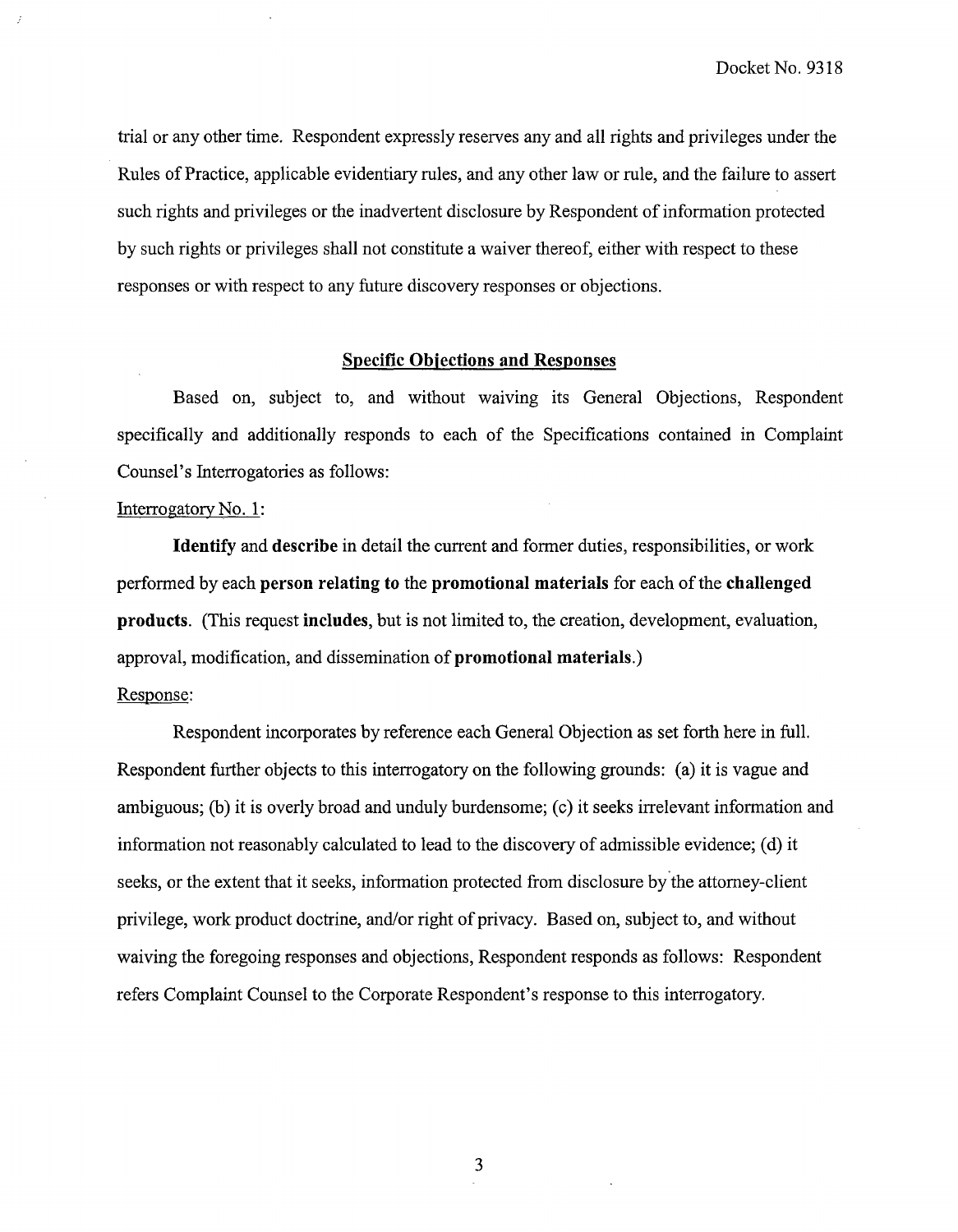### Interrogatory No. 2:

Identify and describe in detail the current and former duties, responsibilities, or work performed by each person consulted by you, or upon whose advise, opinion, or expertise you relied in the production of each of the challenged products. (This request includes, but it not limited to, the creation, development, evaluation, approval, and manufacture of the challenged products.)

### Response:

Respondent incorporates by reference each General Objection as set forth here in full. Respondent further objects to this interrogatory on the following grounds: (a) it is vague and ambiguous; (b) it is overly broad and unduly burdensome; (c) it seeks irrelevant information and information not reasonably calculated to lead to the discovery of admissible evidence; (d) it seeks, or the extent that it seeks, information protected from disclosure by the attorney-client privilege, work product doctrine, and/or right of privacy

#### Interrogatory No. 3:

Describe in detail the composition of each of the challenged products. (This request includes, but is not limited to, the identity of each ingredient and the amount of each ingredient contained in a single capsule, application, and serving. If any challenged product has been reformulated, provide a separate answer for each version of the product that has been marketed and sold, identifying the time period(s) in which each version was marketed and sold. Response:

Respondent incorporates by reference each General Objection as set forth here in full. Respondent further objects to this interrogatory on the following grounds: (a) it is vague and ambiguous; (b) it seeks, or the extent that it seeks, information protected from disclosure by the attorney-client privilege and/or work product doctrine; and (c) it seeks confidential, proprietary and/or trade secret information.

 $\overline{4}$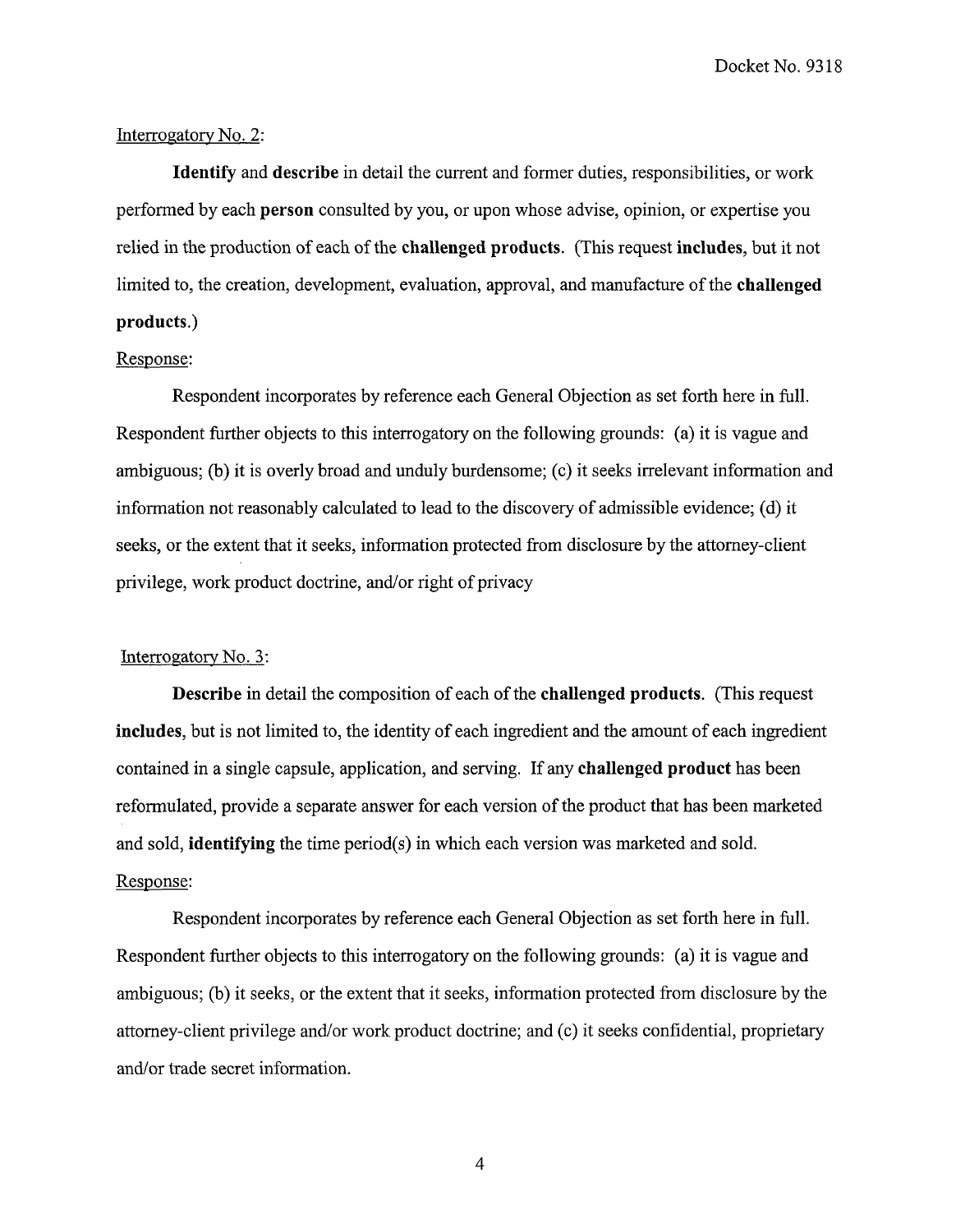#### Interrogatory No. 4:

**Disclose** the total amount of sales, in terms of units and dollars, that each Respondent has achieved for each of the **challenged products** for each year from 2001 to the present. Response:

Respondent incorporates by reference each General Objection as set forth here in full. Respondent further objects to this interrogatory on the following grounds: (a) it is vague and ambiguous; (b) it is overly broad and unduly burdensome; (c) it seeks irrelevant information and information not reasonably calculated to lead to the discovery of admissible evidence (the requested information has no relationship to the alleged false or misleading advertising claims that Complaint Counsel pursues in this matter); (d) it seeks, or the extent that it seeks, information protected from disclosure by the attorney-client privilege, work product doctrine, and/or right of privacy, including financial privacy. Subject to the foregoing objections and the General Objections above, and without waiving them, Gay does not manufacture, advertise, market, distribute or sell any of the challenged products, and therefore, Gay has not achieved any amount of sales of the challenged product.

#### Interrogatory No. 5:

To the extent a **challenged product** is a **substantially similar product** to other products, identify each other product.

### Response:

Respondent incorporates by reference each General Objection as set forth here in full. Respondent further objects to this interrogatory on the following grounds: (a) it is vague and ambiguous; (b) it is overly broad and unduly burdensome; (c) it seeks irrelevant information and information not reasonably calculated to lead to the discovery of admissible evidence (the requested information has no relationship to the claims that Complaint Counsel pursues in this matter); (d) it seeks, or the extent that it seeks, information protected from disclosure by the attorney-client privilege and/or work product doctrine.

5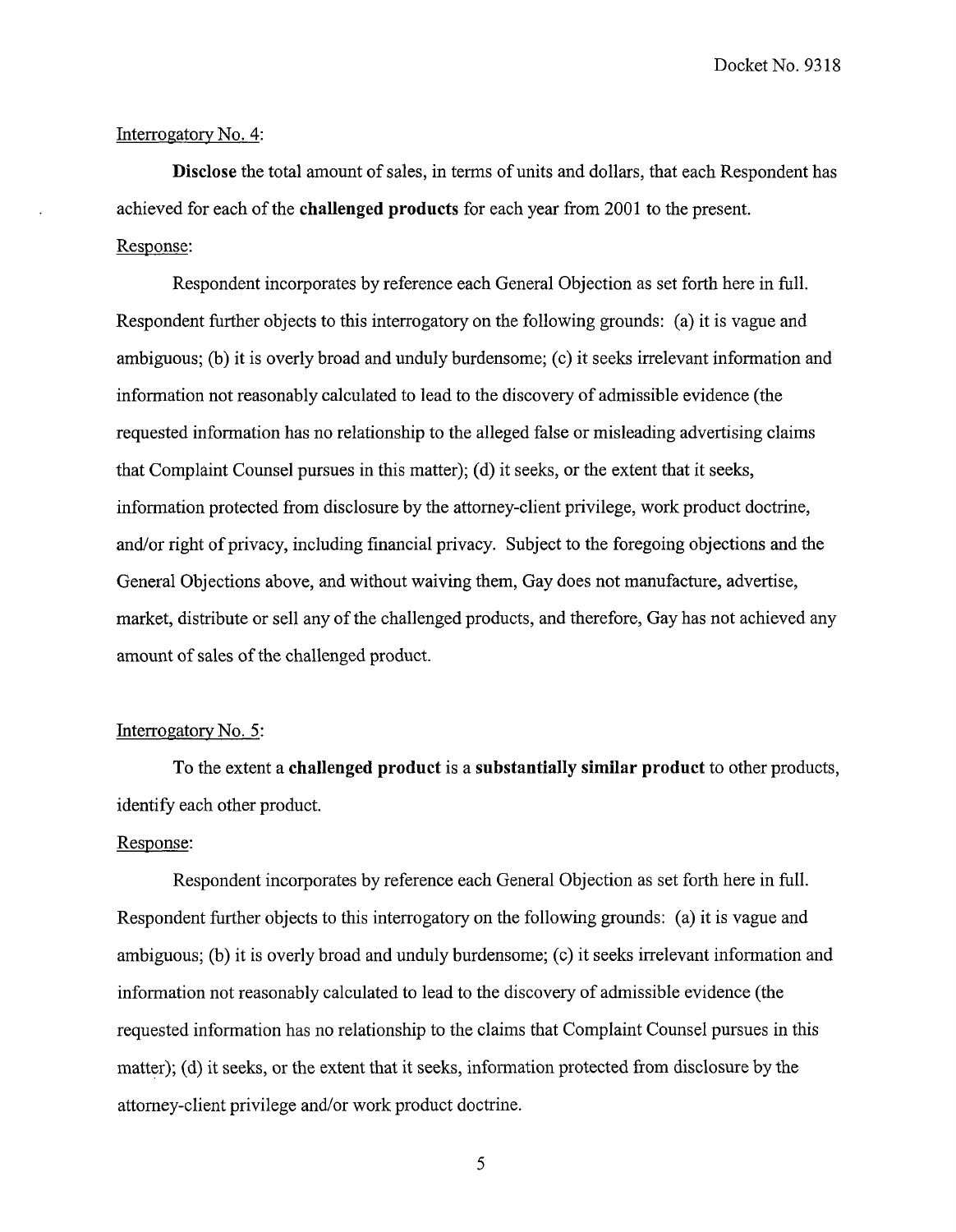## Interrogatory No. 6:

Disclose all payments that each Respondent has received, directly or indirectly, in connection with the advertising, marketing, promotion, and sale of each of the challenged products for each year from 2001 to the present. (This request includes the total dollar amount and source of all payments. For consumer sales, it is not necessary to disclose names, addresses, or telephone numbers.)

### Response:

Respondent incorporates by reference each General Objection as set forth here in full. Respondent further objects to this interrogatory on the following grounds: (a) it is vague and ambiguous; (b) it is overly broad and unduly burdensome; (c) it seeks irrelevant information and information not reasonably calculated to lead to the discovery of admissible evidence (the requested information has no relationship to the alleged false or misleading advertising claims that Complaint Counsel pursues in this matter); (d) it seeks, or the extent that it seeks, information protected from disclosure by the attorney-client privilege, work product doctrine, and/or right of privacy, including financial privacy.

#### Interrogatory No. 7:

Disclose the total amount of dollars that each Respondent has spent to advertise, market or otherwise promote each of the challenged products for each year from 2001 to the present, broken down by each medium used *(i.e.,* television, print, internet, radio, or other means). (This request includes, but is not limited to, all expenditures attributable to the creation, development, evaluation, approval, modification, and dissemination of promotional materials). Response:

Respondent incorporates by reference each General Objection as set forth here in full. Respondent further objects to this interrogatory on the following grounds: (a) it is vague and ambiguous; (b) it is overly broad and unduly burdensome; (c) it seeks irrelevant information and

 $\sqrt{6}$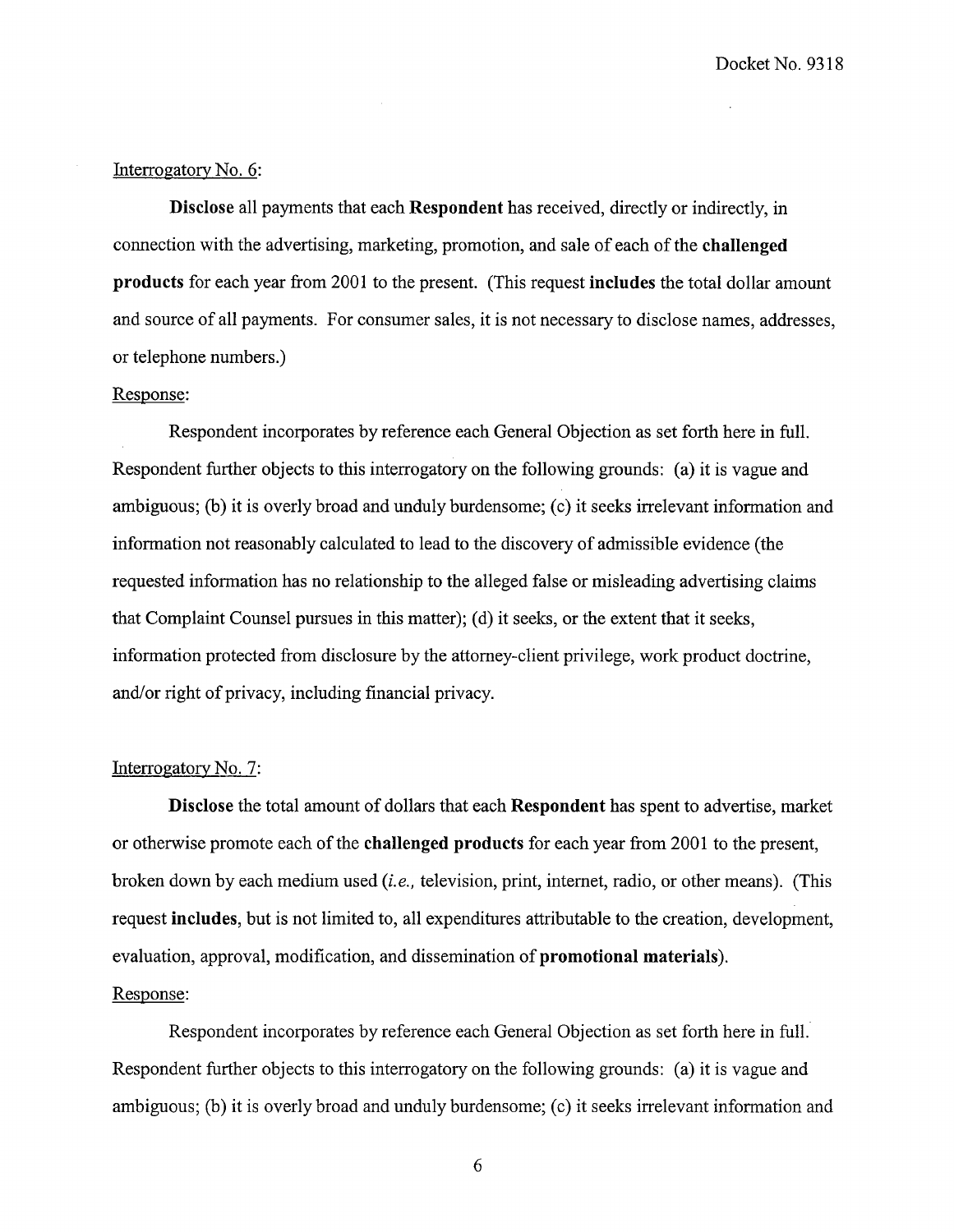information not reasonably calculated to lead to the discovery of admissible evidence (the requested information has no relationship to the alleged false or misleading advertising claims that Complaint Counsel pursues in this matter); (d) it seeks, or the extent that it seeks, information protected from disclosure by the attorney-client privilege, work product doctrine, and/or right of privacy, including financial privacy. Subject to the foregoing objections and the General Objections above, and without waiving them, Gay has not spent any money to advertise, market, or otherwise promote the challenged product.

## Interrogatory No. 8:

Provide a **dissemination schedule** that **describes** in detail how each item **of promotional materials** submitted in response to the **Requests for Production** was disseminated or otherwise exposed to consumers.

### Response:

Respondent incorporates by reference each General Objection as set forth here in full. Respondent further objects to this interrogatory on the following grounds: (a) it is vague and ambiguous; (b) it is overly broad, unduly burdensome; and requests information from documents requested and/or produced; (c) it seeks irrelevant information and information not reasonably calculated to lead to the discovery of admissible evidence; (d) it seeks, or the extent that it seeks, information protected from disclosure by the attorney-client privilege and/or work product doctrine, including a compilation of documents requested and/or produced.

### Interrogatory No. 9:

**Describe** in detail the actions each **Respondent** has taken to comply with the U.S. Food and Drug Administration's prohibition on the sale of dietary supplements containing ephedrine alkaloids, effective April 12,2004. (This request **includes,** but is not limited to, **identification**  of any product formulations that have been created, modified, or removed from distribution, **identification** of any **promotional materials** that have been created, revised, or removed from

 $\boldsymbol{7}$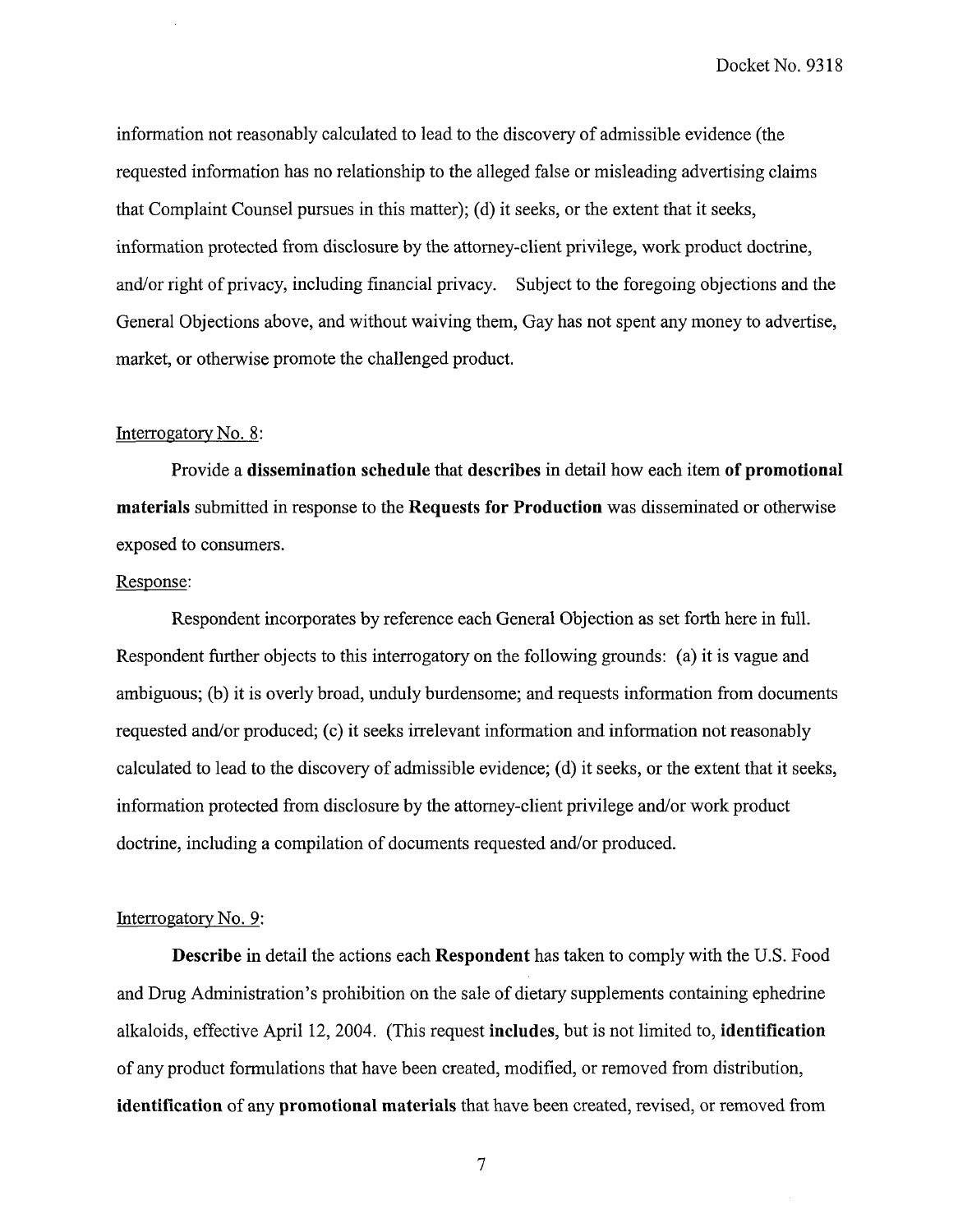dissemination, and the date(s) on which all of the actions described in your answer took place; and how orders for Leptoprin or Anorex or in response to existing **promotional materials**  Leptoprin or Anorex have been fulfilled.)

#### Response:

Respondent incorporates by reference each General Objection as set forth here in full. Respondent further objects to this interrogatory on the following grounds: (a) it is vague and ambiguous; (b) it is overly broad and unduly burdensome; (c) it seeks irrelevant information and information not reasonably calculated to lead to the discovery of admissible evidence (the requested information has no relationship to the alleged false or misleading advertising claims that Complaint Counsel pursues in this matter); (d) it seeks, or the extent that it seeks, information protected from disclosure by the attorney-client privilege, work product doctrine, and/or right to privacy. Subject to, and without waiving the foregoing objections, Respondent responds as follows: Respondent refers Corporate Counsel to the responses provide by the Corporate Respondents to this interrogatory.

#### Interrogatory No. 10:

**Disclose** the total amount of refunds to consumers, in terms of units and dollars, that each Respondent has made for each of the **challenged products** for each year from 2001 to the present.

## Response:

Respondent incorporate by reference each General Objection as set forth here in full. Respondent further objects to this interrogatory on the following grounds: (a) it is vague and ambiguous; (b) it is overly broad and unduly burdensome; (c) it seeks irrelevant information and information not reasonably calculated to lead to the discovery of admissible evidence (the requested information has no relationship to the alleged false or misleading advertising claims that Complaint Counsel pursues in this matter); (d) it seeks, or the extent that it seeks, information protected from disclosure by the attorney-client privilege, work product doctrine,

8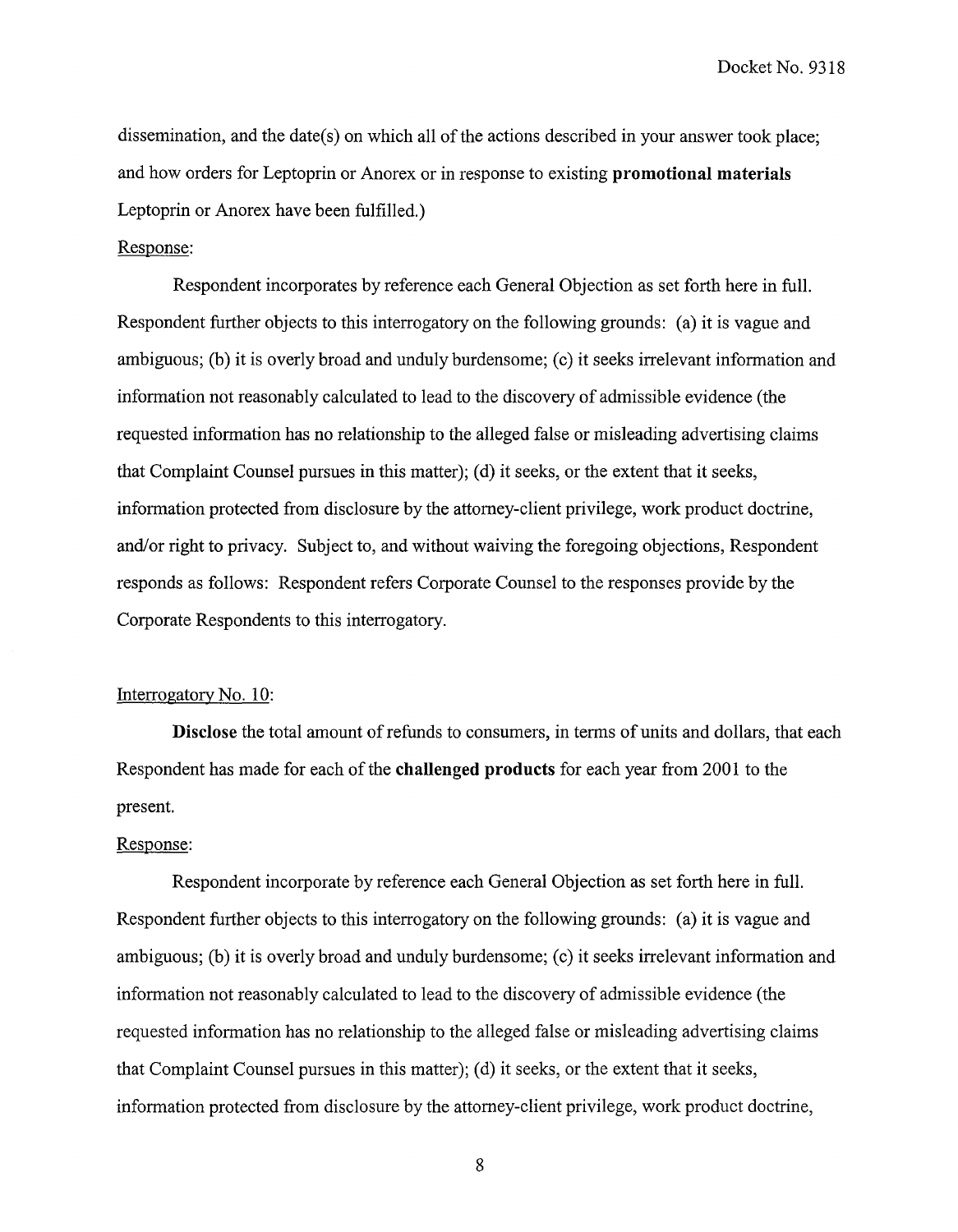and/or right to privacy. Subject to the foregoing objections and the General Objections above, and without waiving them, Gay has not sold any of the challenged products to consumers and, therefore, Gay has not made any refunds to consumers for the challenged products.

سالم بال<br>Respectfully submitted this <u>le</u> day of August, 2004

J.

J. RYAN MIIC YELL

Attorneys for Respondent Dennis Gay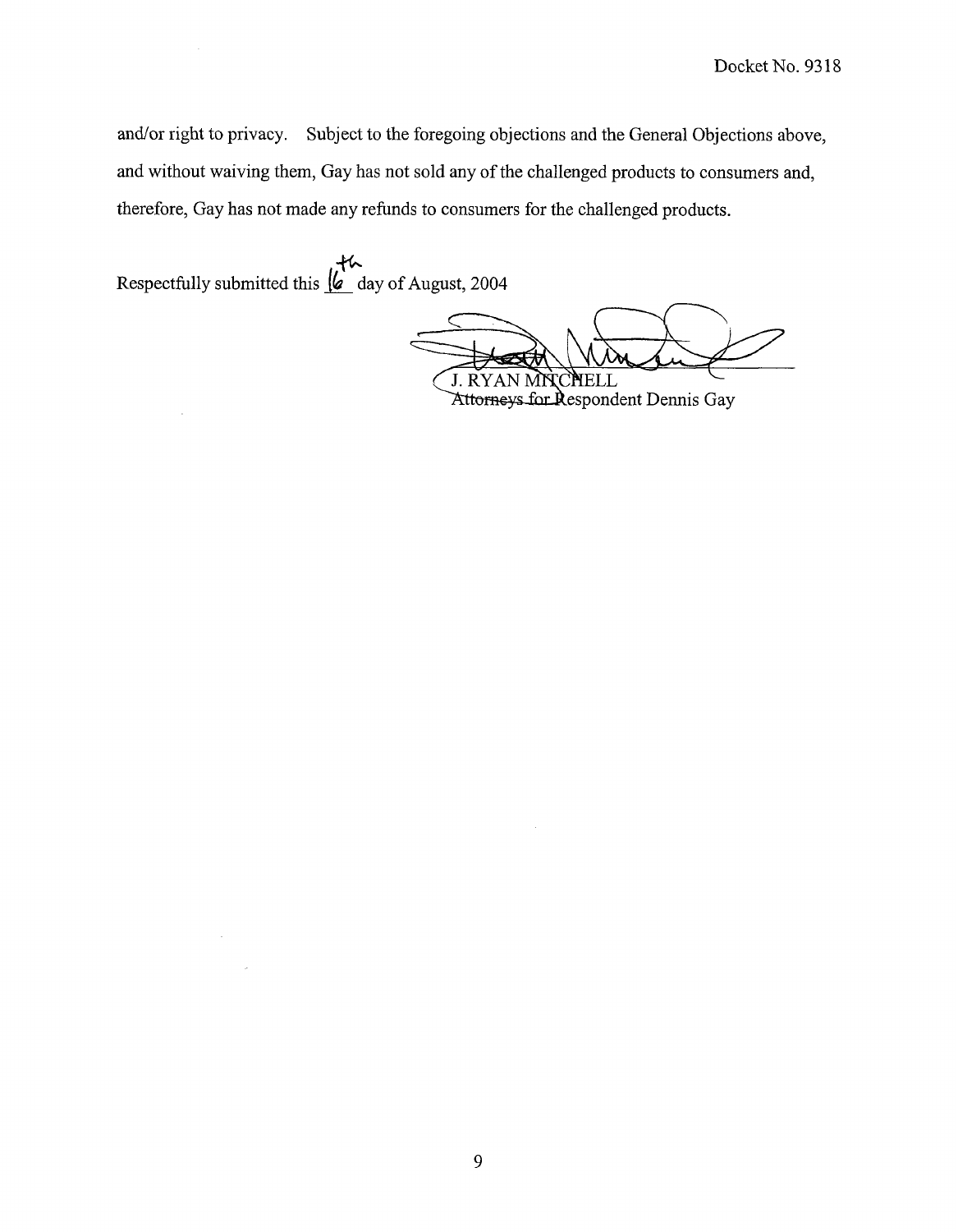## CERTIFICATE OF SERVICE

I hereby certify that on this 16<sup>th</sup> day of August, 2004, I caused the foregoing **RESPONSE OF RESPONDENT DENNIS GAY TO COMPLAINT COUNSEL'S FIRST SET OF INTERROGATORIES** to be filed and served as follows:

(1) an original and two paper copies filed by hand delivery and one electronic copy in PDF format filed by electronic mail to:

Donald S. Clark, Secretary Federal Trade Commission 600 Pennsylvania Avenue, NW Room H-159 Washington, DC 20580 Email: secretary@ftc.gov

(2) one paper copy served by hand delivery to:

The Honorable Stephen J. McGuire Administrative Law Judge 600 Pennsylvania Avenue, NW, Room H-104 Washington, DC 20580

(3) one paper copy by first class U.S. mail and one electronic copy in PDF format by electronic mail to:

Laureen Kapin Walter C. Gross Joshua S. Millard Robin F. Richardson Laura Schneider Federal Trade Commission 600 Pennsylvania Ave, NW, Suite NJ-2122 Washington, D.C. 20580 Email: lkapin@ftc.gov

(4) one paper copy by first class U.S. mail

Elaine D. Kolish Associate Director, Enforcement Federal Trade Commission 600 Pennsylvania Ave, NW Washington, D.C. 20580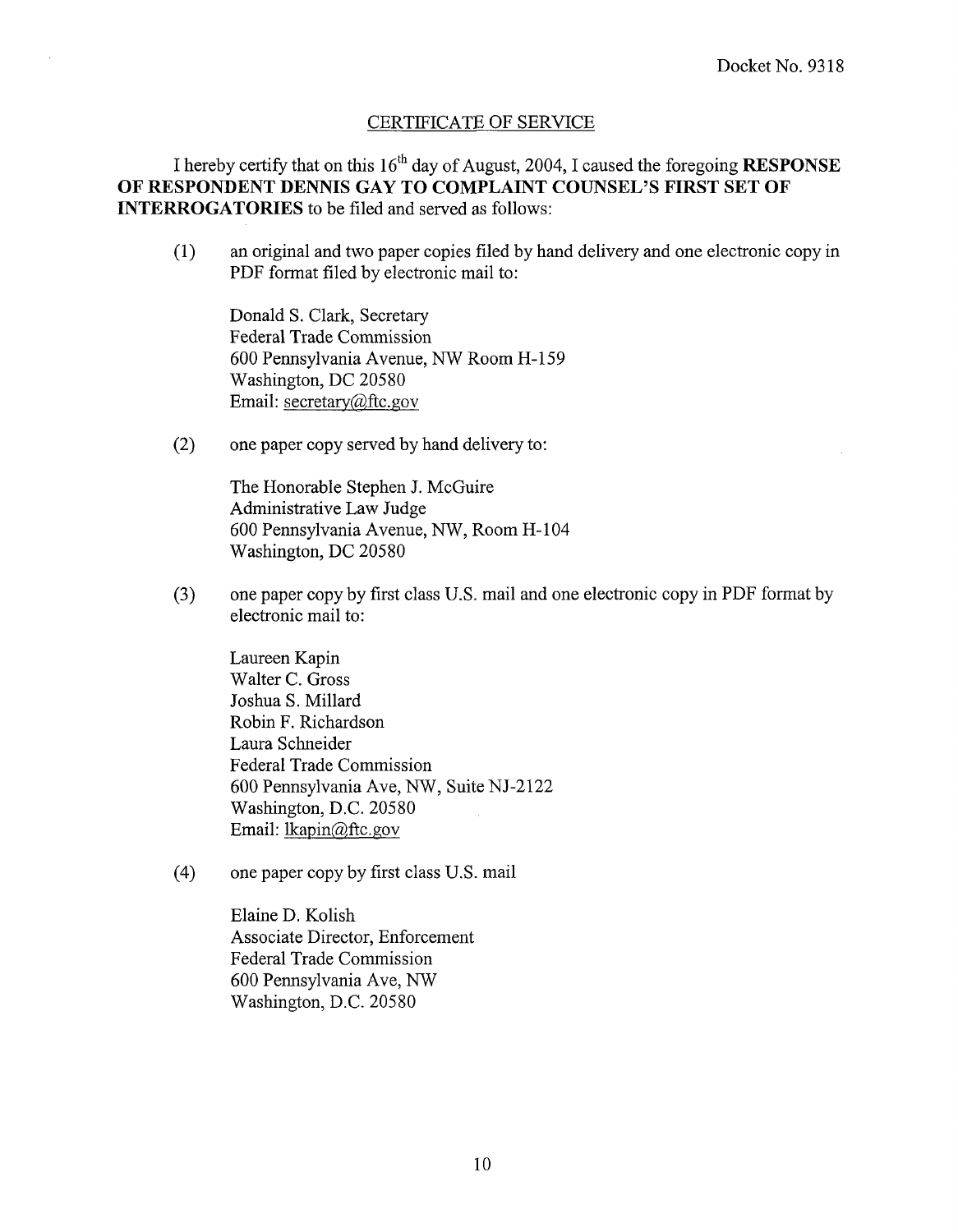Lanny A. Breuer Jay T. Smith COVINGTON & BURLING 1201 Pennsylvania Ave., NW Washington, DC 20004

Jeffrey D. Feldman Gregory L. Hillyer Christopher P. Demetriades FELDMANGALE, P.A. 201 S. Biscayne Boulevard Miami, FL 33131

Ronald F. Price PETERS SCOFIELD PRICE 111 E. Broadway Center #1100 Salt Lake City, Utah 841 11

Mitchell K. Friedlander C/O Compliance Department 5742 West Harold Gatty Drive Salt Lake City, Utah 841 16

I further certify that the electronic copies sent to the Secretary of the Commission

are true and correct copies of the paper originals, and that paper copies with original signature

are being filed with the Secretary of the Commission on the same day by other means.

DATED this  $16^{\frac{1}{2}}$  day of August, 2004.

### BURBIDGE & MITCHELL

KRyan Mitchell Attorneys for Respondent Dennis Gay